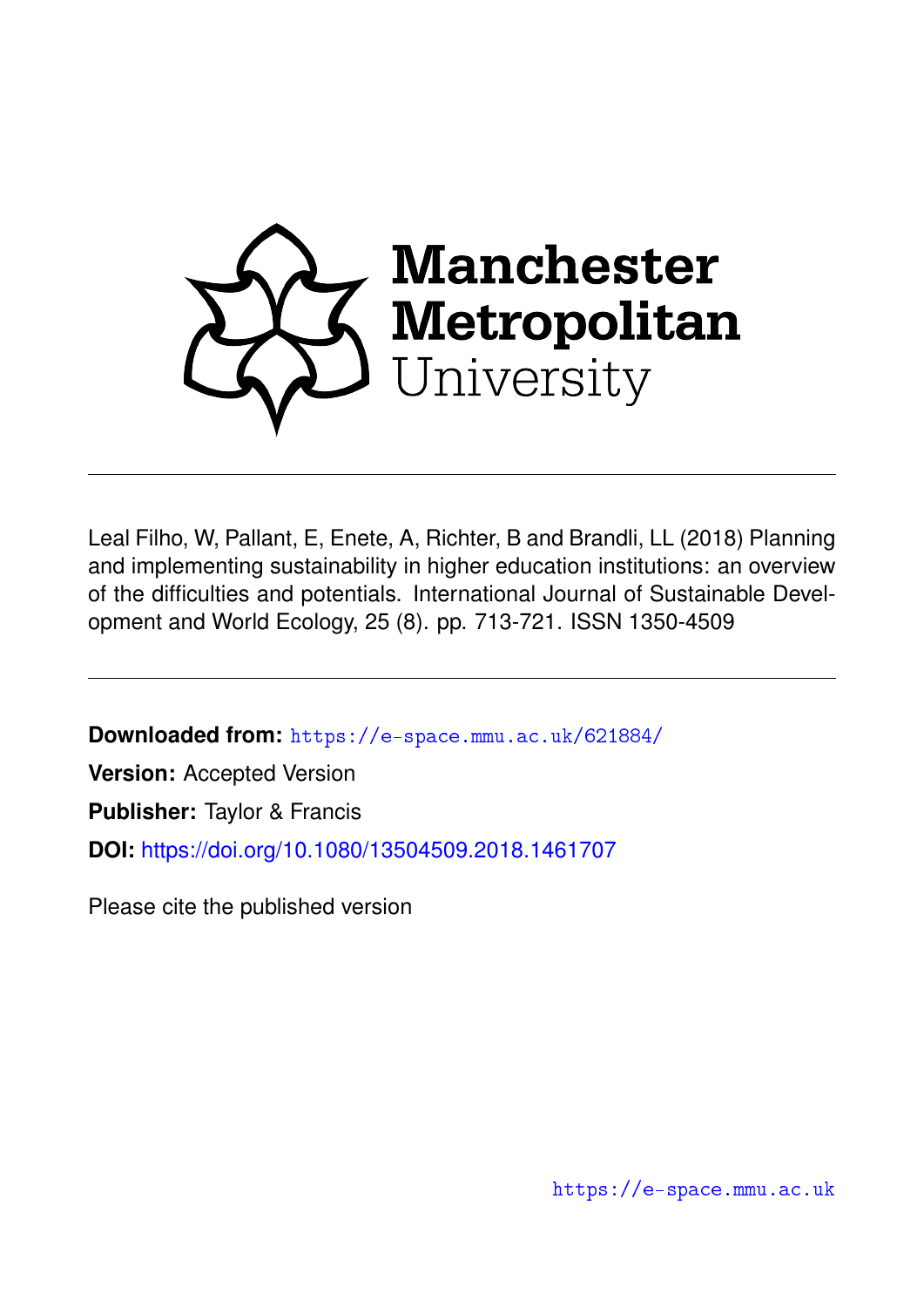# **Planning and Implementing Sustainability in Higher Education Institutions: a overview of the difficulties and potentials**

Leal Filho, W., Pallant, E., . Enete, A., Richter, B., Brandli, L. L. (2018) Planning and implementing sustainability in higher education institutions: an overview of the difficulties and potentials. In International Journal of Sustainable Development and World Ecology.<https://doi.org/10.1080/13504509.2018.1461707> . Walter Leal Filho<sup>a</sup>\*, Eric Pallant<sup>b</sup>, Anselm Enete<sup>c</sup>, Barry Richter<sup>d</sup> and Luciana Londero Brandli<sup>e\*</sup>

*<sup>a</sup> Research and Transfer Centre "Sustainable Development and Climate Change Management", Hamburg University of Applied Sciences, Germany & School of Science and the Environment, Manchester Metropolitan University, Manchester, UK; b Allegheny College, Meadville, PA, USA; c School for Natural Sciences and Technology for Education, North-West University, South Africa; d \* Faculty of Engineering and Architecture, University of Passo Fundo, Brazil.*

\*corresponding author Walter Leal Filho

## **Abstract**

Planning in sustainable development is believed to be an important element in allowing higher education institutions to set their goals and to commit themselves towards undertaking concrete actions and measures at all levels in order to implement sustainability. Yet, there is a paucity of research which have looked at the extent to which planning can support institutions of higher education to assess their performances and to determine whether the set aims are being met. This research gap needs to be met so as to allow a better understanding of how planning can help to promote the integration of the three components of sustainable development — economic development, social development and environmental protection in higher education. This paper, an attempt to address this perceived research need, explores the challenges for planning the sustainable development in higher education, also outlining the potentials lessons learned, that can assist in improving Education for Sustainable Development efforts in Higher Education Institutions.

Keywords: planning; higher education; sustainability; international; case studies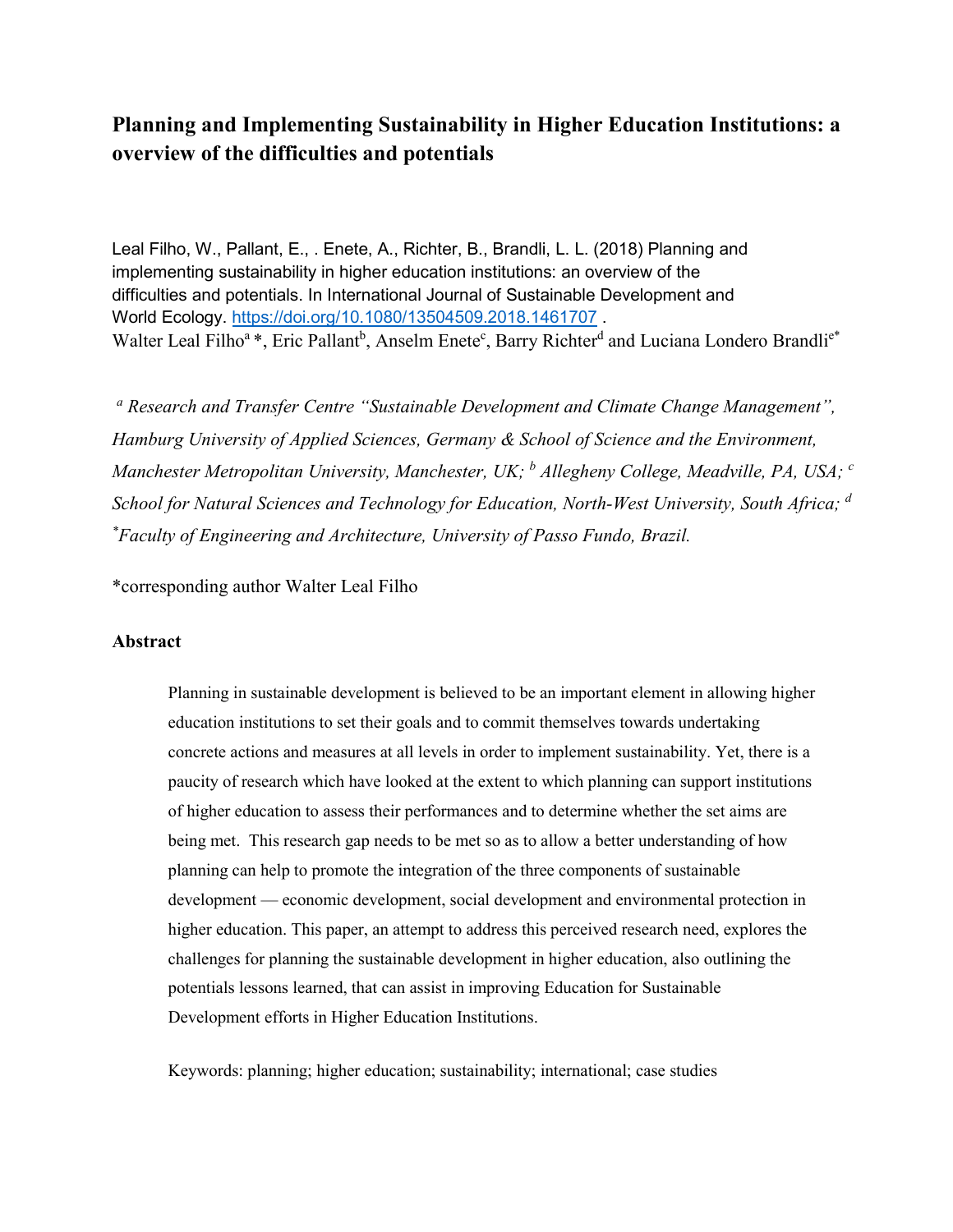## **Introduction**

Population and economic growth has resulted in humans consuming the natural resources of the earth at such a rate that the resources have become exhausted or are in danger of being exhausted (World Commission on Environment and Development, 1987). To ensure sustainable environmental development, humans need to accept responsibility for the use of resources in such a manner that biotic systems are conserved for future generations (Mutangadura, 2015; WCED, 1987).

The United Nations Conference on Environment and Development (known as The Earth Summit) held in Rio de Janeiro, Brazil, from 3-14 June 1992 reaffirmed the Declaration of the UN Conference on Human Environment, adopted at Stockholm in 1972. The Agenda for the 21st century, better known as Agenda 21, together with the Rio Declaration on Environment and Development, are two important resulting foundation documents of this conference. Agenda 21 is the contemporary motivation for Environmental Education (EE) and is seen as a comprehensive programme for global action in all areas of Sustainable Development (SD). The Rio Declaration on Environment and Development consists of a series of principles defining the rights and responsibilities of countries (UNEP, 1992). A notable observation of the Earth Summit is that it focuses on the role of Education for Sustainable Development (ESD) as an *educational response* to the environmental crisis.

The report of the World Commission on Environment and Development (WCED) defines SD as the type of development that meets the needs of the present without compromising the ability of future generations (WCED, 1987). SD is therefore a process that envisions a desirable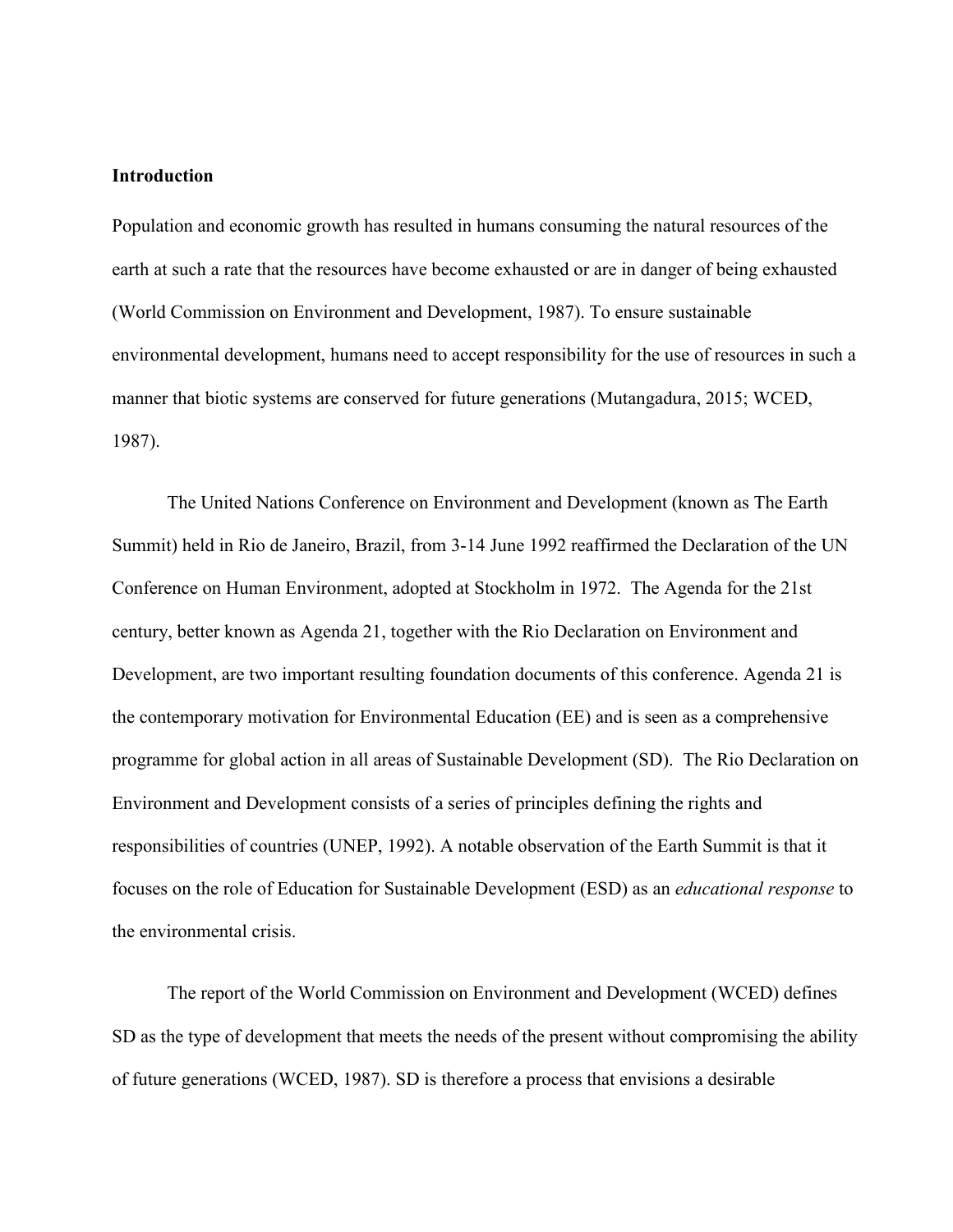environment in which living conditions and resource-use continue to meet human needs without undermining the existence of natural biotic systems (Sterling, 2003). In such an environment there needs to be a balance between environmental, social and economic considerations. Attainment of SD therefore requires organizations to constantly seek for equilibrium as regards their interactions with their external environment (Merad et al., 2013). Education plays a pivotal role to ensure the transfer of values, skills, and knowledge to ensure SD. Universities and other higher education (HE) have incorporated SD values and practices in teaching, research, institutional management and operational systems in defining education for the task. The United Nations Environmental Programme emphasizes that "no institutions in modern society are better situated and more obliged to facilitate the transition to a sustainable future than colleges and universities" (Dave et al., 2014, p. 18). Shephard (2007) and Tilbury et al. (2005) add that HE has a particular and specific function, namely to prepare graduates to act as influential citizens who value the United Nations Environmental Programme (UNEP) and appreciate that they have a responsibility to help sustain it.

This paper explores the challenges for planning e sustainable development in higher education, outlining lessons learned that can assist in improving ESD efforts in Higher Education Institutions.

## **Planning for Sustainable Development in Higher Education**

The higher education sector is one of the most dynamic and competitive sectors. It is influenced by a number of variables at the local, regional, national and international level, and was one of first to react to the challenges of globalization by adopting standardized teaching and degree programmes, such as the Bachelor of Studies, which is now widely used across Europe.

The sector is also heavily influenced by continuous attempts to improve and optimize the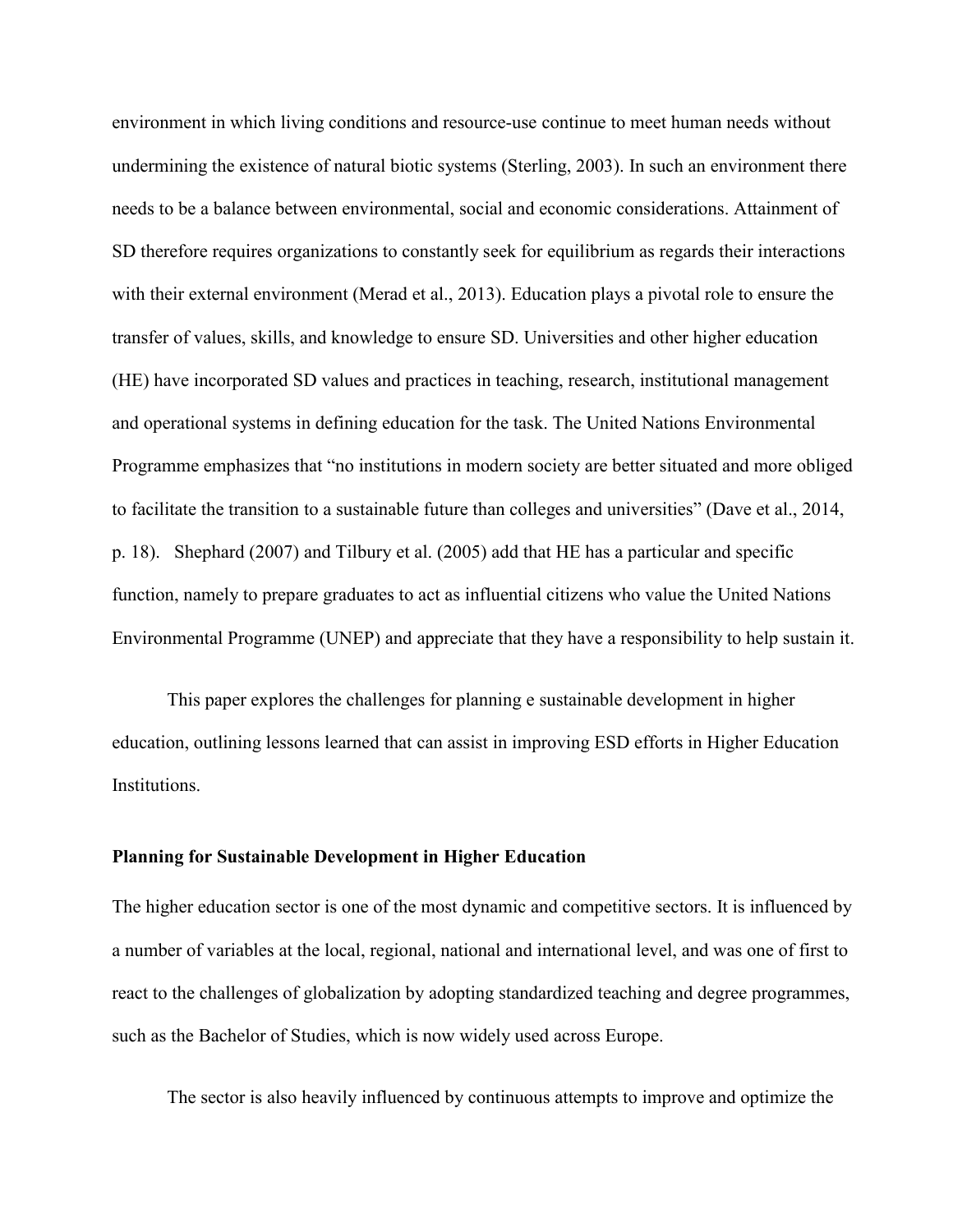services it provides to both students and staff, and is constantly involved in means to enhance the delivery of its programmes, be it in respect of teaching, research or extension. Growing competition for the services offered by universities means that planning is essential in order to secure their long term institutional and economic success.

But planning in a higher education context is not a simple task. As stated by Baer, Duin and Ramaley (2008), in many contexts there is a need for "smart change" in order to accommodate the ever changing requirements which surround the higher education business.

Apart from the need for sound planning designs, higher education institutions need iterative approaches, characterized by specific approaches in each sector, which allow them to take preagreed steps and have measureable outcomes. This means that they need to have well designed implementation plans that include the most basic parts of implementation of their strategies, taking into account the need to ensure the availability of the staff time and financial resources needed to achieve the goals that have been set. Table 1 outlines some of the many elements to be considered in fostering planning in a higher education context.

| <b>Item</b>           | Relevance                                                       |  |  |  |
|-----------------------|-----------------------------------------------------------------|--|--|--|
| Definition of goals   | Set-up of priorities                                            |  |  |  |
| Resources management  | A more adequate use of resources                                |  |  |  |
| Inclusiveness         | Engaging the various stakeholders                               |  |  |  |
| Diversity of themes   | Cater for the plurality of topics, courses and programmes on    |  |  |  |
|                       | offer                                                           |  |  |  |
| Awareness of markets  | Better overview of requirements from the labour market and its  |  |  |  |
|                       | needs                                                           |  |  |  |
| Analytics             | Interpretation of meaningful patterns                           |  |  |  |
| Consumer satisfaction | Enjoyment of the teaching/learning experience by students/staff |  |  |  |
| Source: authors       |                                                                 |  |  |  |

Table 1 - Some elements of planning in a higher education context

Source: authors

The majority of higher education institutions are actively cooperating with industry and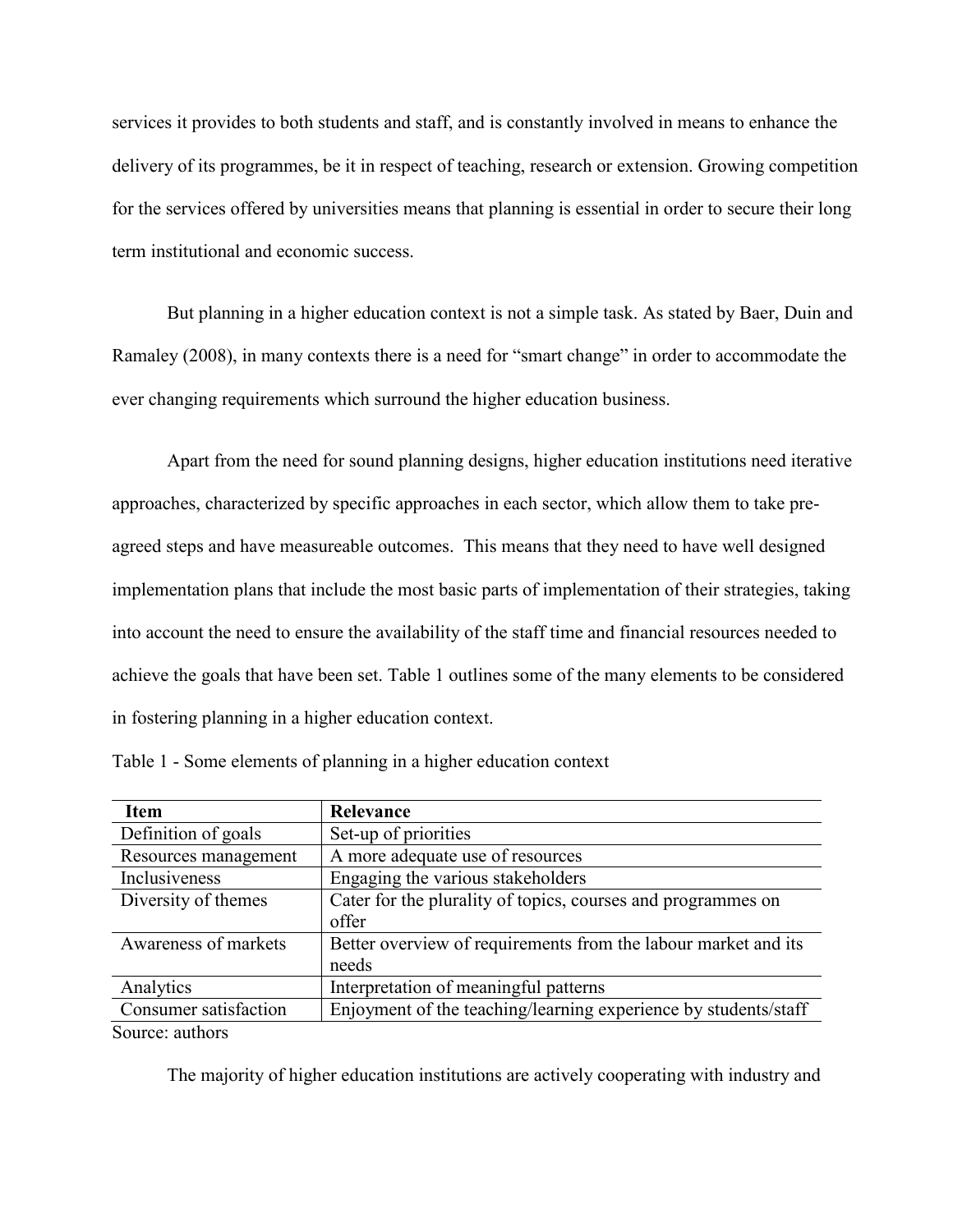social partners in their regions, sometimes with companies which have employees they have trained themselves (alumni). The range of services that higher education institutions may offer is quite varied and includes:

- technology transfer
- research support
- market research
- managerial infrastructural guidance

among many others. There is a variety of documents and guidebooks on how to pursue planning in a higher education context (e.g. Hollowell et al., 2006; Hinton, 2012), all of which aim at making of higher education planning a more systematic process, and by doing so, increasing the likelihood of success.

Operationally, many higher education institutions steer their planning by means of specific bodies such as "Strategic Planning Committees" or "Strategic Management Committees" which are bodies created within the organizations to develop, implement and monitor the progress of strategic planning process at the institutional level. The membership of such bodies normally include senior management staff (e.g. Vice-Chancellors, Pro-Vice-Chancellors and Deans), as well as faculty, students and staff representatives.

Since one of the fundamental challenges to higher education institutions is to provide advanced intellectual and practical resources which are adequate to changing professional contexts and to be resilient to political influences, good planning is a pre-condition for institutional success.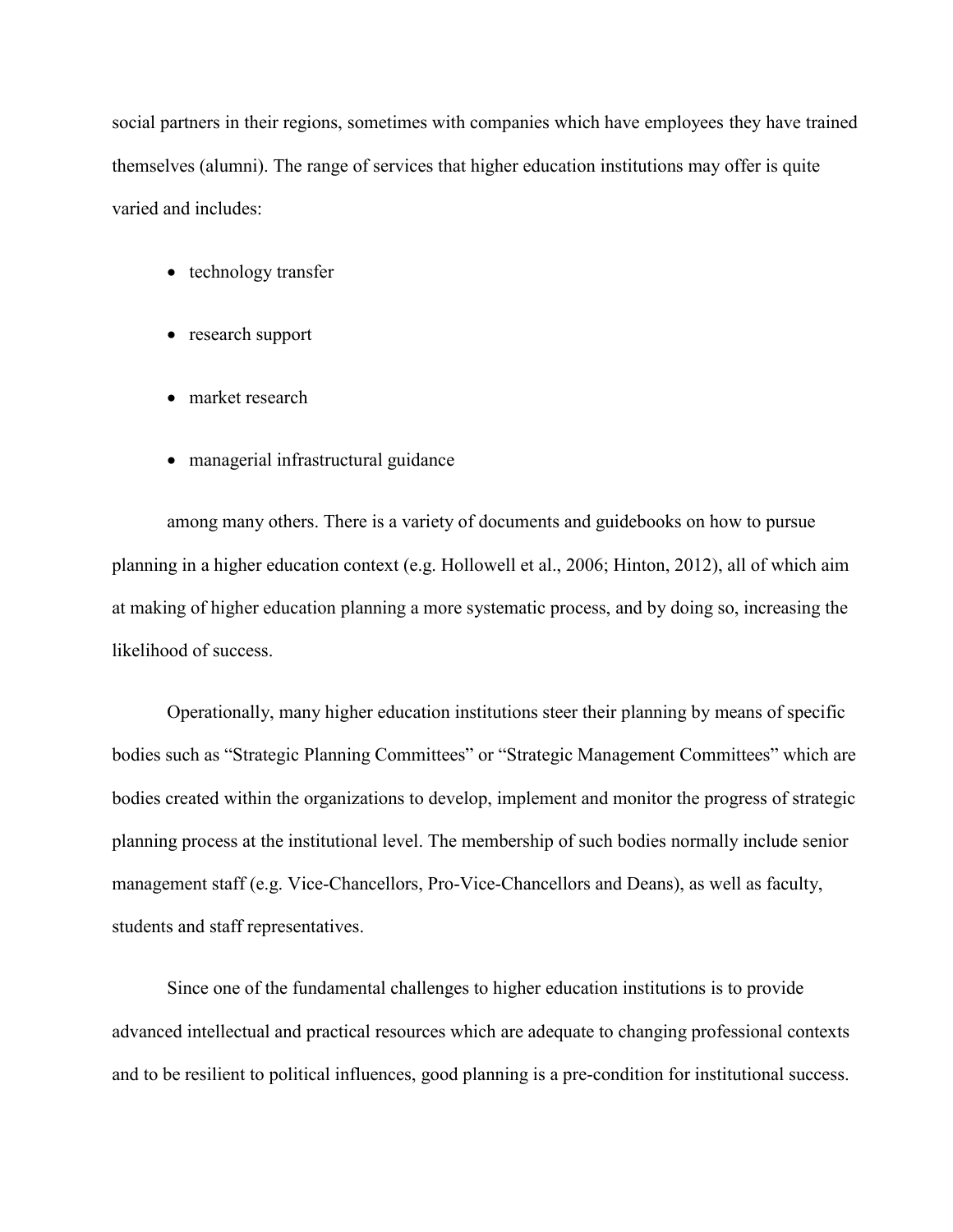But in order to yield the expected benefits, planning needs to be followed by implementation, evaluation of the measures taken, changes and realization of improvements, as seen in Figure 1. Figure 1.Planning and Improvements Cycle



Source: authors

A good understanding of planning processes may be very useful in pursuing sustainable development at higher education institutions, since it provides useful insights into how to seek positive improvements in the quality of the built, natural and historic environment, as well as in people's quality of life, especially in respect of improving the conditions in which people work within a higher education institution, and their lives outside them.

Critically speaking, the design and implementation of plans need to take local circumstances into account. By doing so, they can better respond to the different challenges and take advantage of the many opportunities for achieving sustainable development in different areas, which are available to them.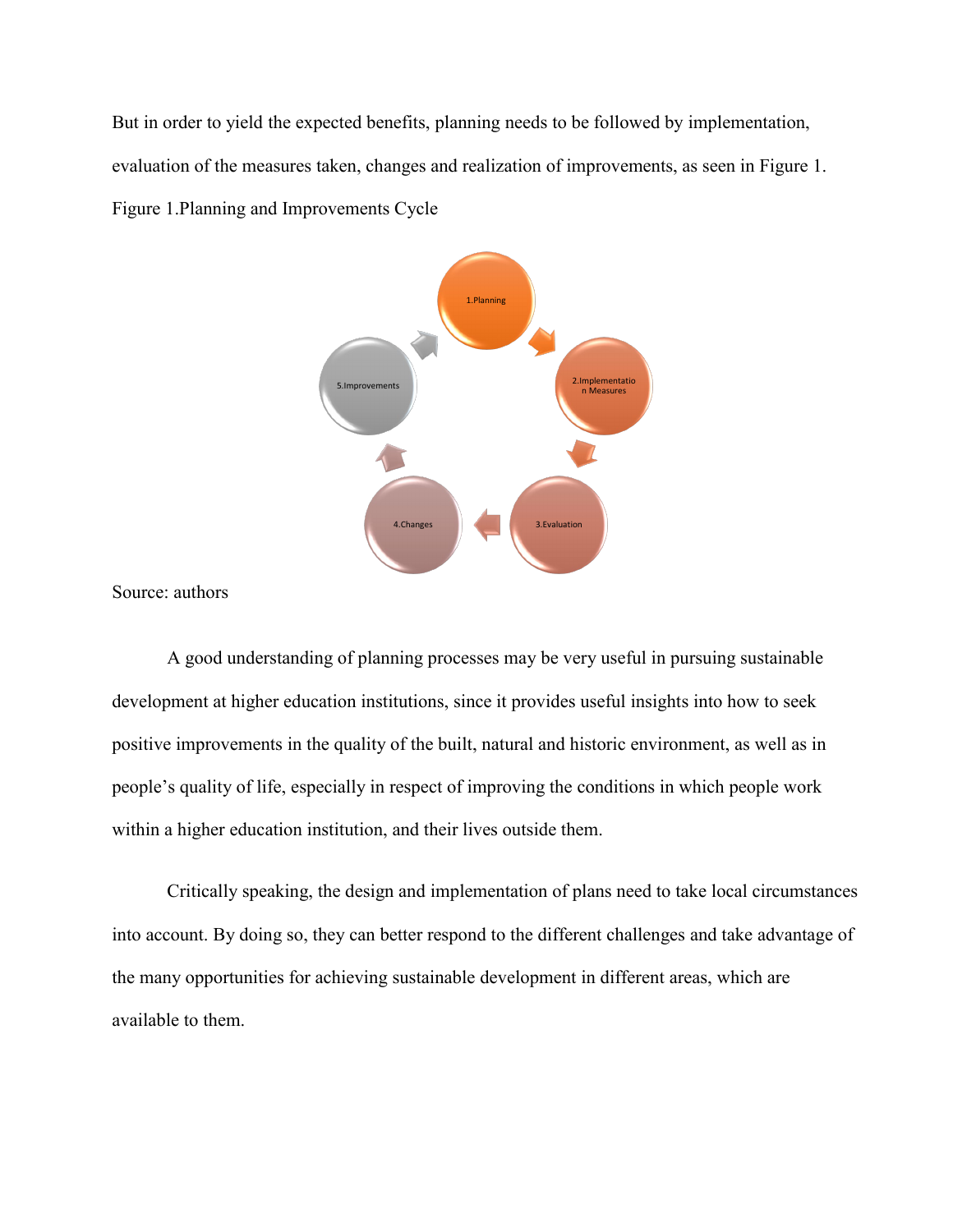## **Method**

In order to perform this research, cases studies have been developed in five countries: South Africa, Nigeria, United States, Brazil and Germany. The choice of the countries was based on convenience sampling, determined by the knowledge and connection from authors in each context. The choice of universities, constituted a further convenience sample, but also took into account the importance of the universities in the national context, in terms of size, sustainability role and representativeness (Table 2).

| <b>University</b>       | Country              | <b>Established   Students  </b> |        | Website               |
|-------------------------|----------------------|---------------------------------|--------|-----------------------|
|                         |                      |                                 |        |                       |
| North-West University   | South Africa         | 2004                            | 64.081 | http://www.nwu.ac.za  |
| University of Nigeria   | Nigeria              | 1955                            | 36.000 | http://www.unn.edu.ng |
| Allegheny College       | <b>United States</b> | 1815                            | 1.931  | http://allegheny.edu/ |
| Brasilia University     | <b>Brazil</b>        | 1962                            | 38.475 | http://www.unb.br/    |
| Hamburg University Of   | Germany              | 1970                            | 16.800 | https://www.haw-      |
| <b>Applied Sciences</b> |                      |                                 |        | hamburg.de/           |

Table 2 – Characteristics of the Universities

The data were collected using different secondary sources of evidence: website information, documents and literature review data. The analyses of the data has been based on identifying the initiatives and obstacles at these universities and analyzing the evidence of performance of the five areas suggested by UNESCO (2014b): policy to ESD; learning and training environments; building capacities of educators and trainers; empowering and mobilizing youth; sustainable solutions at local level.

Although challenging in terms of different institutional, cultural and other variables involved, collaborative research endeavours like this are important to provide insight into the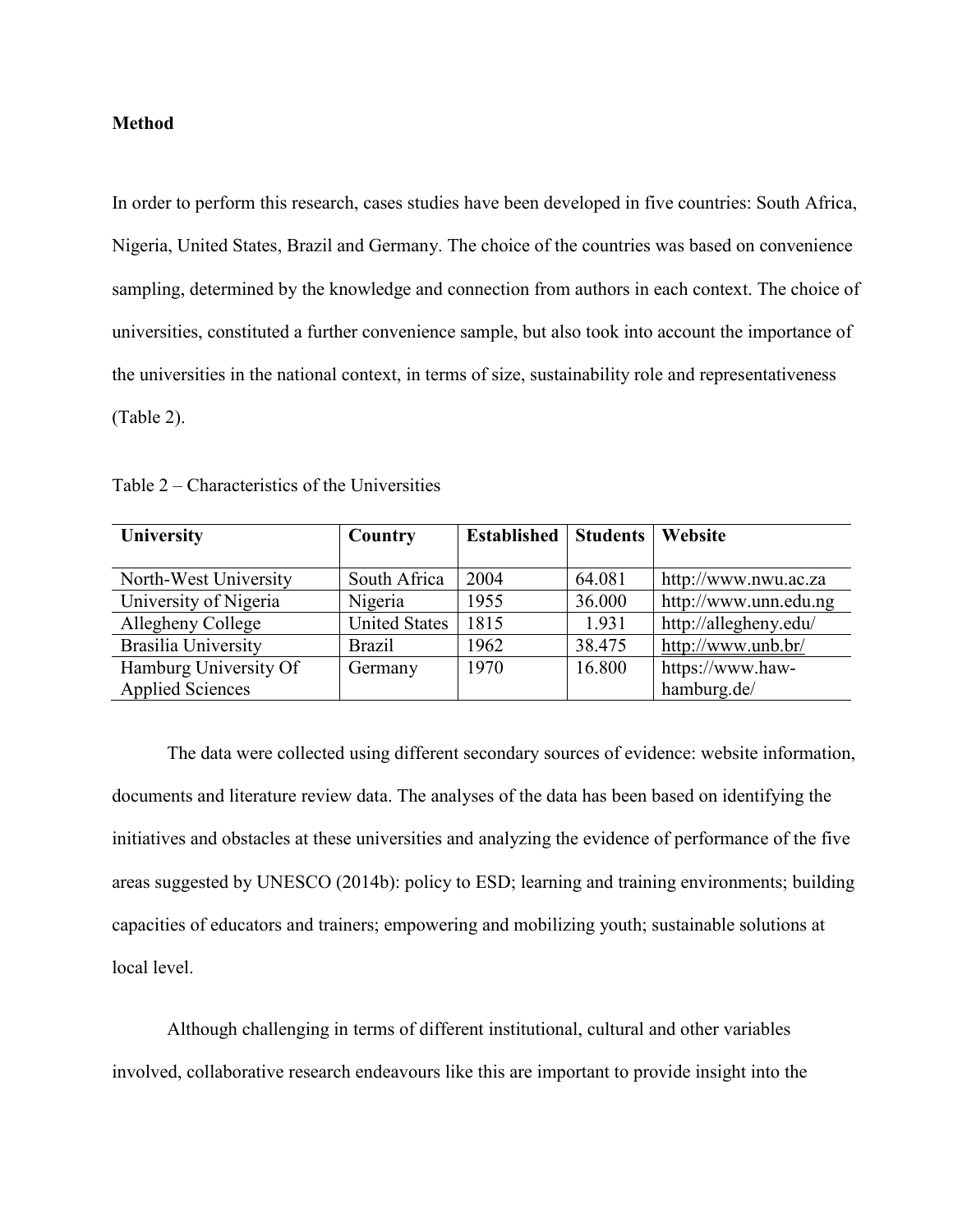challenges to planning for implementing sustainability in higher education. The findings of the research are qualitative and reveal lessons that can be categorized as goals to assist in planning and a list of obstacles that can serve as cautions for other HEI.

## **Case Studies: Planning for Implementation of Sustainability in Higher Education**

## *The Faculty of Education Sciences (Potchefstroom Campus) of the North-West University, South Africa*

*Plans:* To comply with the vision of the Faculty, and to adhere to the priority action areas of the Global Action Programme (UNESCO, 2014a), the subject group Geography Education and Environmental Education embarked on the implementation of teaching and learning, research and service learning in Geography Education and Education for Sustainable Development.

Regarding environmental education and education for sustainability the following initiatives were implemented. North-West University launched a campaign for the inclusion of Environmental Education as a compulsory model in the curriculum of programmes offered in the training of teacher students. Three initial training programmes are involved, namely the Bachelor of Education in the Foundation Phase, the Intermediate Phase, and the Senior and Further Education and Training phases, respectively. The goal is to equip future teachers with the knowledge and capability to implement ESD in the subject(s) they are going to teach. In this way graduates are prepared to act as influential citizens who value their environment and appreciate that they have a responsibility to help sustain it. The knowledge and values regarding ESD that students gain will provide the basis to cement ESD in the lives of children in their classes;

Research projects have been initiated towards establishing Education Management Systems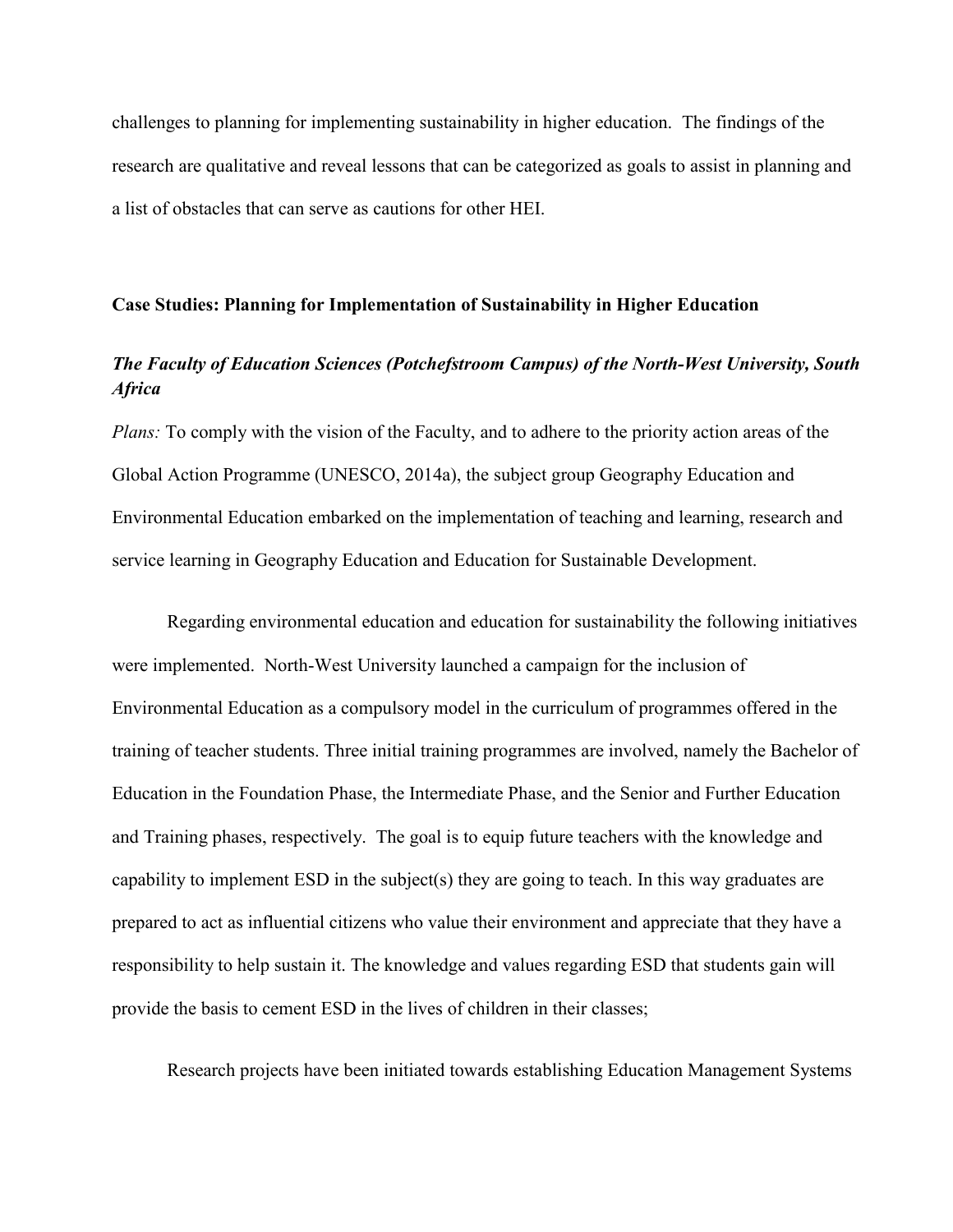(EMS) and ESD in South African schools to help build capacity in these schools. The projects will help to build research capacity in Education for Sustainability among staff members of the subject group. The projects in schools together with the new research initiative dealing with ESD will also help to enhance the goals set by UNEP. All staff members (academic, administrative, maintenance, students etc.) are involved in the establishment of environmental and sustainability awareness. This initiative will also contribute towards the green campus project of the NWU. In addition there are community campaigns to enhance an awareness of environmental and ESD responsibilities.

*Obstacles*: In SA there are various obstacles to develop sustainable development, the main of which are: the lack of a focus of sustainability in the curriculum of schools; the lack of a specific budget to support the implementation of sustainability in the training of teachers and the difficulties inherent to the mobilization of staff from the various subject groups in the faculty to include sustainability in the subject that they offer. As a result, the Geography Education and Education for Sustainable Development subject group spends substantial amounts of time activating members of staff and making sure all sustainability activities are funded.

#### *The University of Nigeria, Nsukka, Nigeria*

*Plans:* At the University of Nigeria, Nsukka (UNN), a number of factors combine to drive sustainability plans. Some of these factors may be internal (within the University) or external (outside the University). With regards to internal factors, successive administrations at UNN has strived to ensure sustainability in academic (curriculum and staff development), environment and infrastructure through the establishment of relevant Departments and Centres, each mandated to drive specific areas of sustainability issues. For instance, the University has directorates of academic and physical planning, Center for Environmental Management and Control (CEMAC) and Centre for African Climate Change Adaptation Initiative (ACCAI) with each headed by a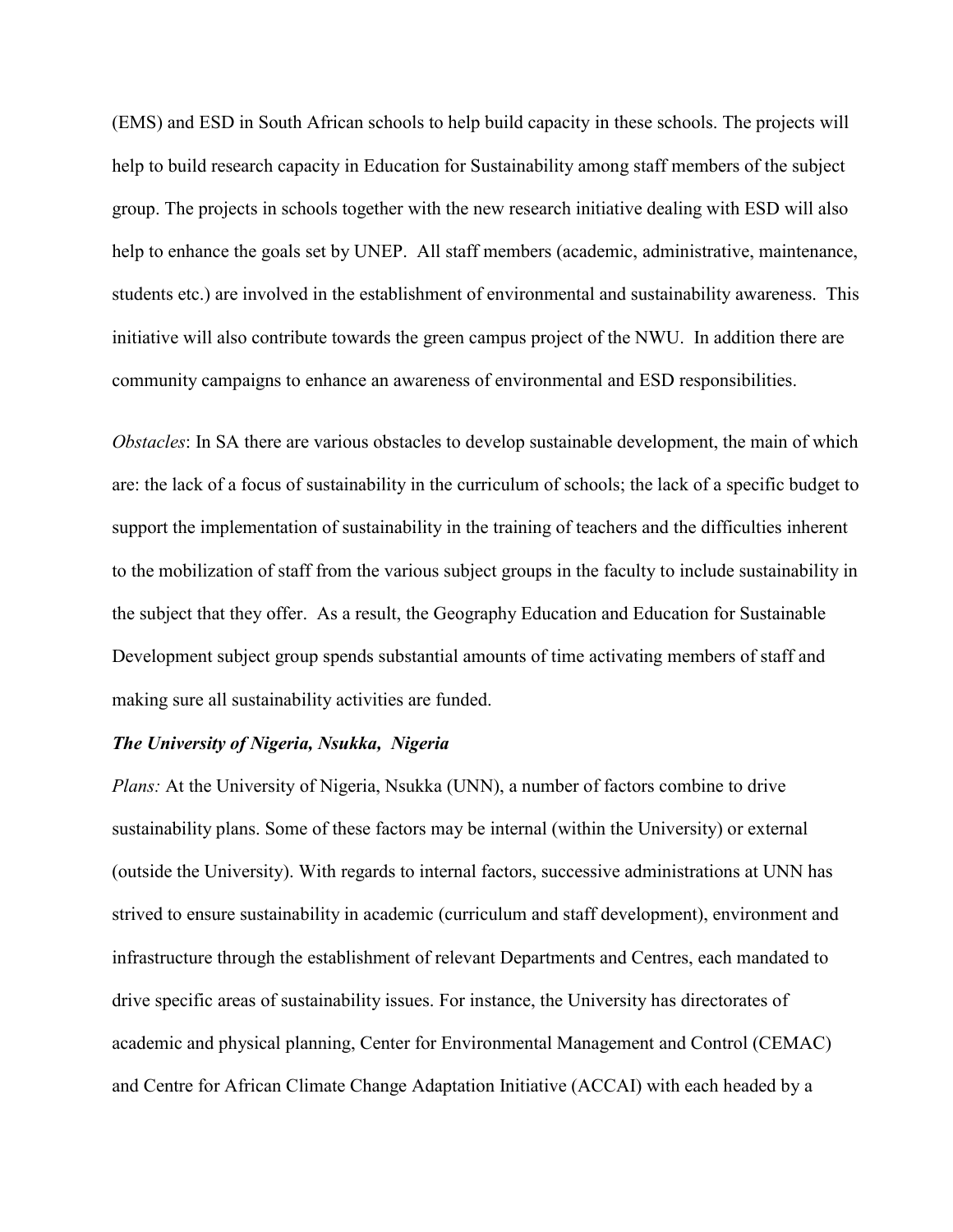renowned Professor. The director of academic planning is usually saddled with the responsibility of planning for the sustainability/improvement of academic standards in terms of curriculum, academic staff and research development. Similarly, that of physical planning ensures the maintenance and development of physical infrastructure. CEMAC is a platform for discourse on environmental disasters such as floods, droughts, earthquakes and tsunamis. CEMAC collaborates with the National Emergency Management Agency (NEMA) to organize conferences on environmental issues including climate change. ACCAI is the hub of climate change research in UNN including student and staff (Africa wide) exchange programmes on climate change research. In addition, there are curriculum development committees at the Departmental, Faculty and University levels, such that curriculum development originates from the Department and goes through the Faculty to the University. Similar arrangements are obtainable in most Nigerian Universities perhaps with differences in nomenclature.

Externally, UNN is also under the ambit of the National Universities Commission (NUC), which appraises the programmes (curriculum, staffing, student admission and assessment) of Nigerian Universities from time to time to ensure sustainability of standards. In addition, UNN is covered by the Nigerian government established specialized funding agencies, tailored specifically for the improvement and sustainability of standards in Nigerian tertiary education. These are the Petroleum Technology Development Fund (PTDF) and the Tertiary Education Trust Fund (TeTFund). The PTDF provides human and physical capital maintenance/development, and research and development for technology enhancement for tertiary institutions wholly or partly specialized in training middle and high level manpower for the petroleum industry (PTDF, 2016). The mandate of TeTFund is to administer and disburse the fund in their custody to federal and state tertiary education institutions specifically for the provision and maintenance of the following: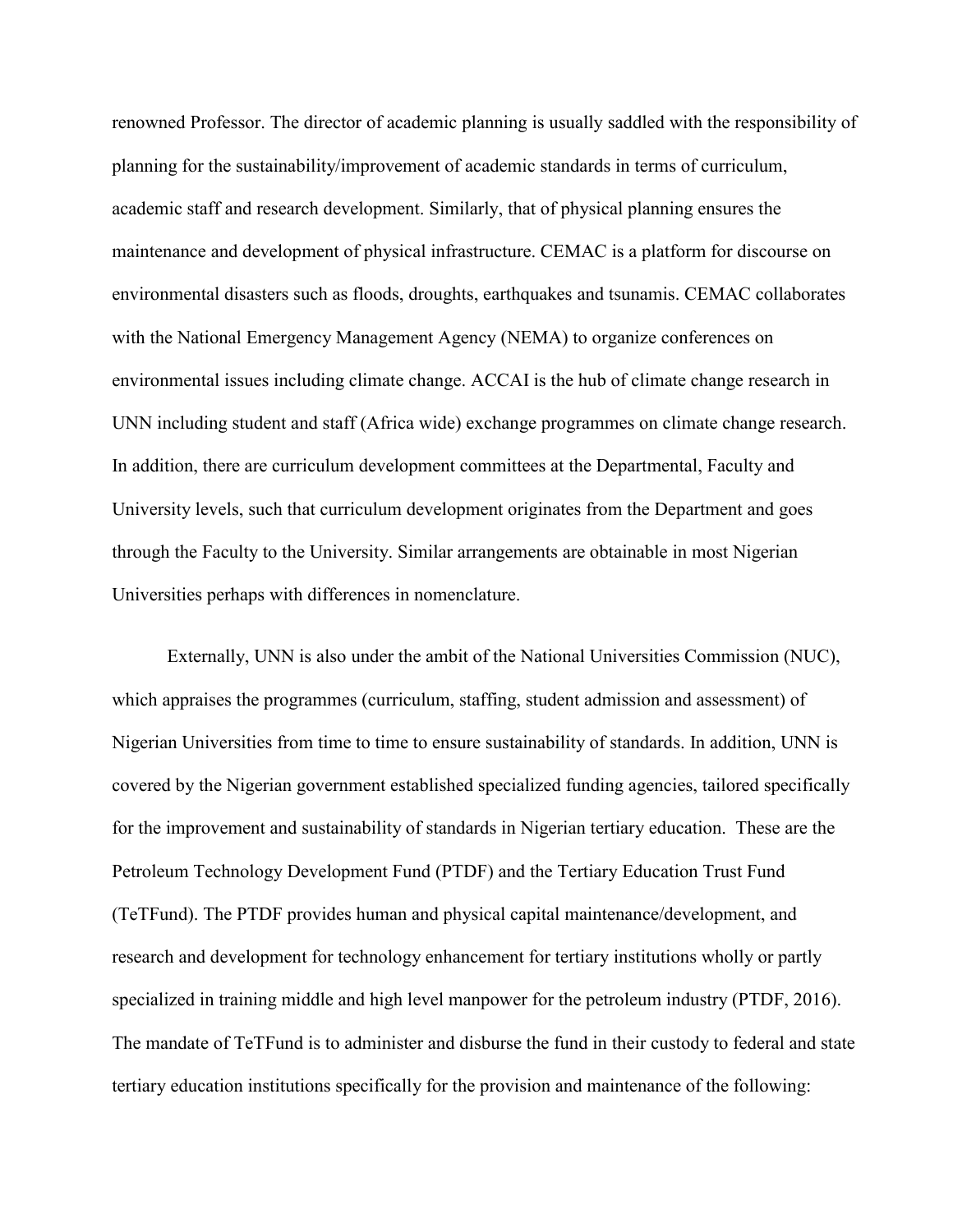essential physical infrastructure for teaching and learning, instructional material and equipment, research and publication, academic staff training and development, and any other need, which in the opinion of the board of trustees, is critical and essential for the improvement of quality and maintenance of standards in the higher educational institutions (TeTFund, 2016).

*Obstacles:* There are a number of challenges bedeviling the picture presented above. These may be internal (within UNN) and/or external (outside UNN) with no hard and fast rule about where one category ends and the other begins, such that some of the factors may appear in both categories. The internal factors include strikes, poor employee motivation, brain drain, corruption, lack of/weak performance assessment methods, curriculum that is poorly adapted to local problems. The external factors include teaching staff shortages, strikes, poor and erratic government funding, policy somersault, corruption (Akubuilo & Okorie, 2013) and general lack of commitment to the growth of corporate Nigeria.

#### *Allegheny College, United States*

*Plans:* Allegheny College is a small, liberal arts, undergraduate college located in rural Pennsylvania. The Environmental Science Department at Allegheny College has a rich history of teaching environmental sustainability and promoting a green campus through laboratory work, community involvement, independent study, and collaborative research projects involving students, faculty, staff and administrators (Boulton et al., in press; Eatmon et al., 2015; Pallant et al., 2012). When a combination of bottom-up efforts and top-down leadership converged, a rapid shift towards an integrated sustainability culture took place. Student research, written reports, development of partnerships, dialogue, and the integration of sustainability principles into existing projects and budgets created a comprehensive climate for sustainability (Pallant et al., 2012.)

Allegheny College recognizes its responsibility to pursue sustainability as an integral part of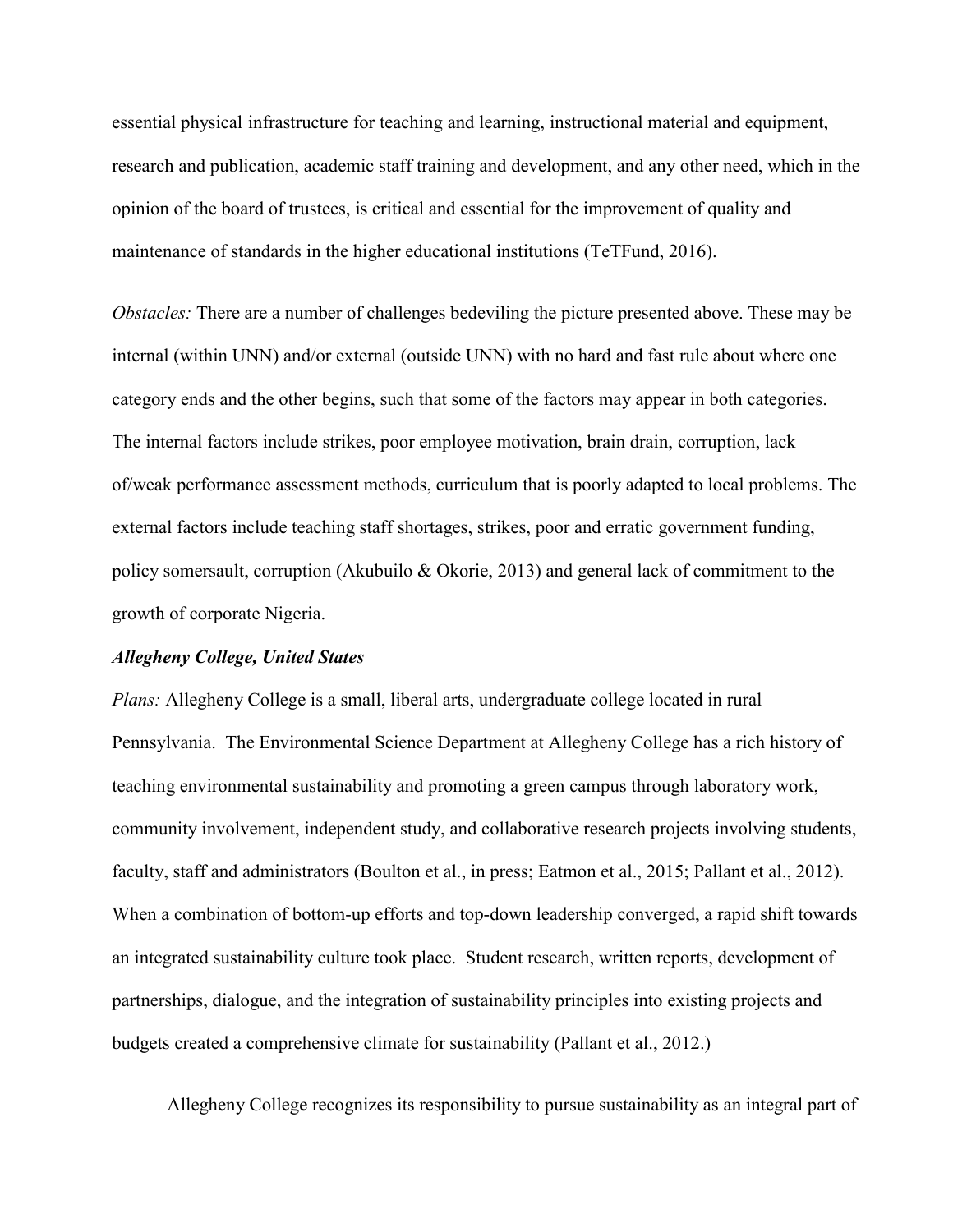its mission. Collaborating with students, faculty, staff, civic leaders, local residents, and other partners, Allegheny develops informed, innovative strategies for sustainability initiatives on campus and in the Meadville community. Most important, Allegheny encourages the development of citizens who actively promote sustainability. Students learn about environmental issues and stewardship at each step of the way, through course work with nationally known faculty and experiential learning opportunities such as internships and volunteering. Student-led organizations complement the curriculum and encourage students to embrace sustainable ways of living and thinking during their time at Allegheny and beyond.

*Obstacles:* Obstacles to sustainable development are manifold, however. The greatest limitation is available operating budget. Allegheny College has a sustainability coordinator, but she operates largely as a one-person office. Physical Plant and Grounds managers also suffer from budget inadequacies which manifest in insufficient labor available to implement green practices, e.g., installation of water bottle refill stations has been secondary to repairing faltering plumbing; investing in high efficiency boilers and chillers has to wait until sufficient capital is available. An additional impediment to keeping sustainability practices at the forefront of numerous programs, departments, and sections of the college has been the natural rate of turnover in many key positions. Often, when a champion of sustainability departs, it may take his or her replacement many years to join the culture of sustainability. In contrast, some key positions that could be of great assistance to promoting sustainability are occasionally held down for many years by a single indifferent individual.

## *Brasilia University, Brazil*

*Plans*: Although many obstacles exist, some Brazilian universities do overcome them. That is the case of Brasilia University (UnB). Since 2008, the UnB has the "UnB Environmental Agenda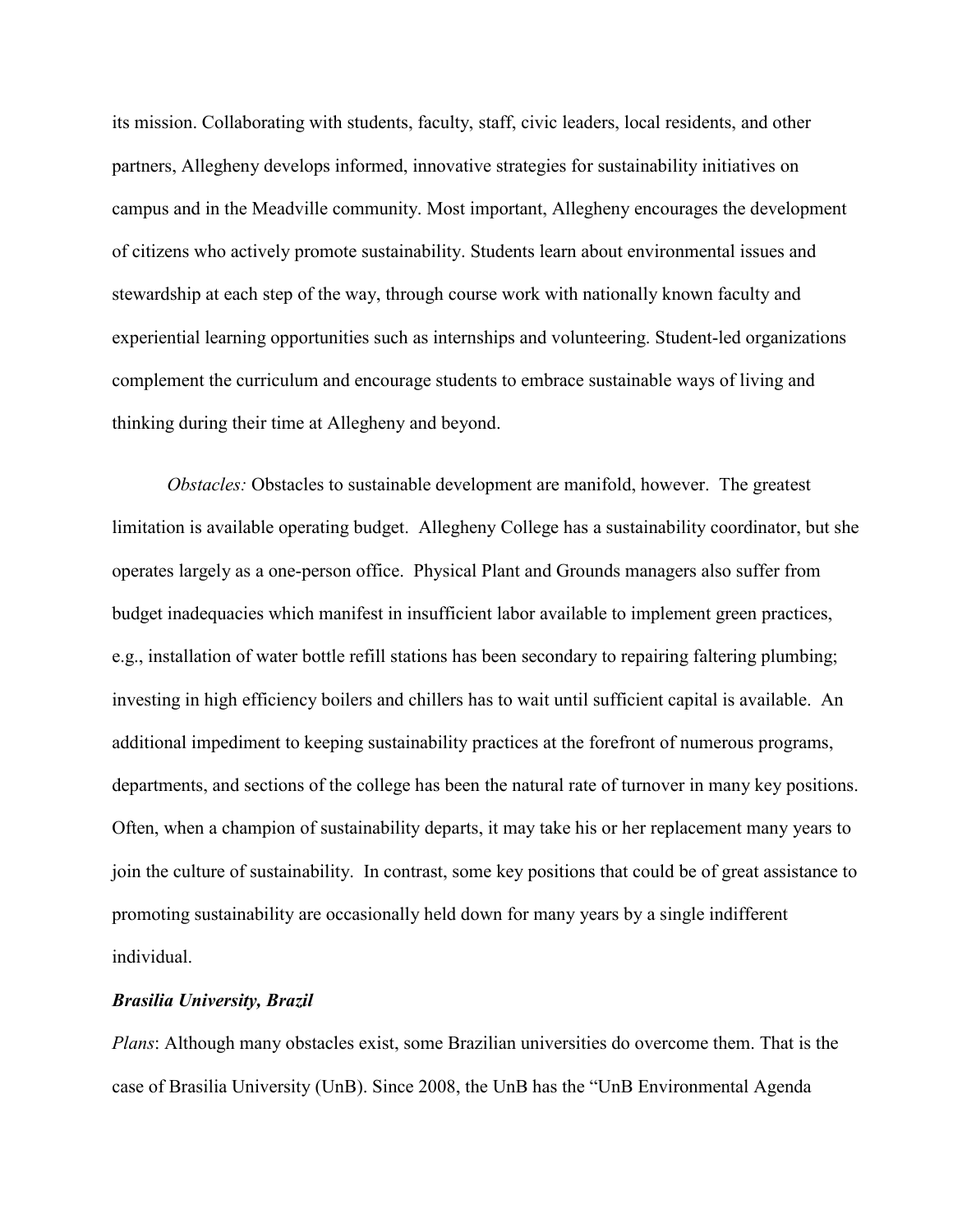Center" with is supporting and promoting initiatives to promote sustainable actions through the slogan "Show your love to UnB." Professors, students and staff from different academic units compose the center. It aims to interconnect and mobilize the university community, interacting research, teaching and extension, integrating the university activities for a collective and socioenvironmental management in the Campuses of UnB. The results show sustainable answers to the environmental problems, an increase of awareness and the creation of a cooperation network among the UnB campuses (Catalão et al., 2011). Brazil, one of the world's largest developing countries, has a big regional diversity, in terms of culture, economy and climate. At the moment, Brazil has more than 2,400 universities distributed very unequally between their regions, and five to six new institutions open every month. With this fast growth, it is hard for Brazilian government policy to keep up with the pace of higher education expansion, and establish strategies to ensure high quality growth.

*Obstacles:* An empirical study developed by Brandli et al. (2015) concluded the barriers that universities encounter in implementing sustainability could be at the university level itself, as example of lack of governance for sustainability, lack of institutional program that motivate staff, professors and students to engage in sustainability; lack of interest; lack of knowledge; and overworked professors without time to sustainability actions.

The study also shows the barriers at macro level, or national framework (policy-marking). This level refers to: cultural change; lack of sustainable lifestyle; lack of cooperation networks between universities, lack of government policies to encourage sustainability implementation; lack of resources or available funding for sustainability projects; lack of staff and a senior member of staff who can implement and oversee sustainability efforts, and lack of projects between companies and universities, and R&D.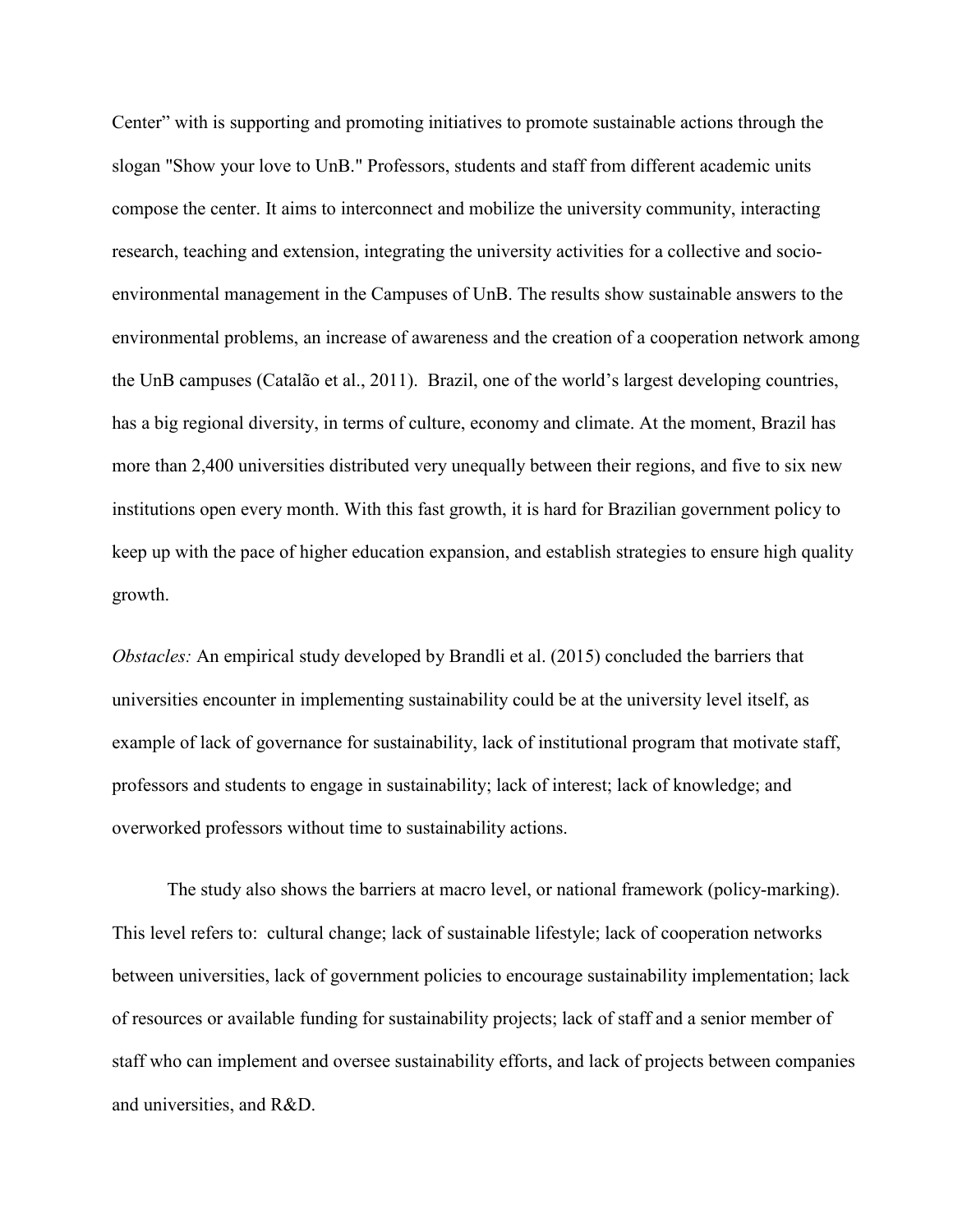## *Hamburg University of Applied Sciences, Germany*

*Plans*: The Hamburg University of Applied Sciences (HAW Hamburg) is, with over 12.000 students, the second largest institution of higher education in the Hamburg region and one of the largest of its kind (University of Applied Sciences) in Germany. Solving current future problems in respect of sustainable development and climate change is one focus of the HAW and therefore different research and transfer centers exist. One of them is Research and Transfer Centre "Sustainable Development and Climate Change Management" (FTZ-NK). The Centre, which coordinates the initiative "Sustainability Lab" (Brandli et al., 2015) and hosts the World Sustainable Development Research and Transfer Centre (WSD-RTC) acts as a testbed for innovative approaches on sustainability as a whole, and on water, energy and climate projects, especially adaptation tools and methods. This is reflected by the various national and international projects on sustainable development and climate change on which the Research and Transfer Centre's team has been working. In addition to the international research and knowledge-transfer projects the FTZ-NK has organized and implemented many international conferences, including the World Symposium on Sustainable Development (WSSD-U) series, hence playing a key role in the national and international sustainability debate.

*Obstacles:* At HAW Hamburg there are various obstacles to sustainable development, the main of which are: the lack of a specific sustainability policy; the lack of a specific budget to support sustainability efforts, and the difficulties inherent to the mobilization of staff from the various Faculties. As a result, the FTZ-NK team spends substantial amounts of time activating members of staff and making sure all sustainability activities are self-funded.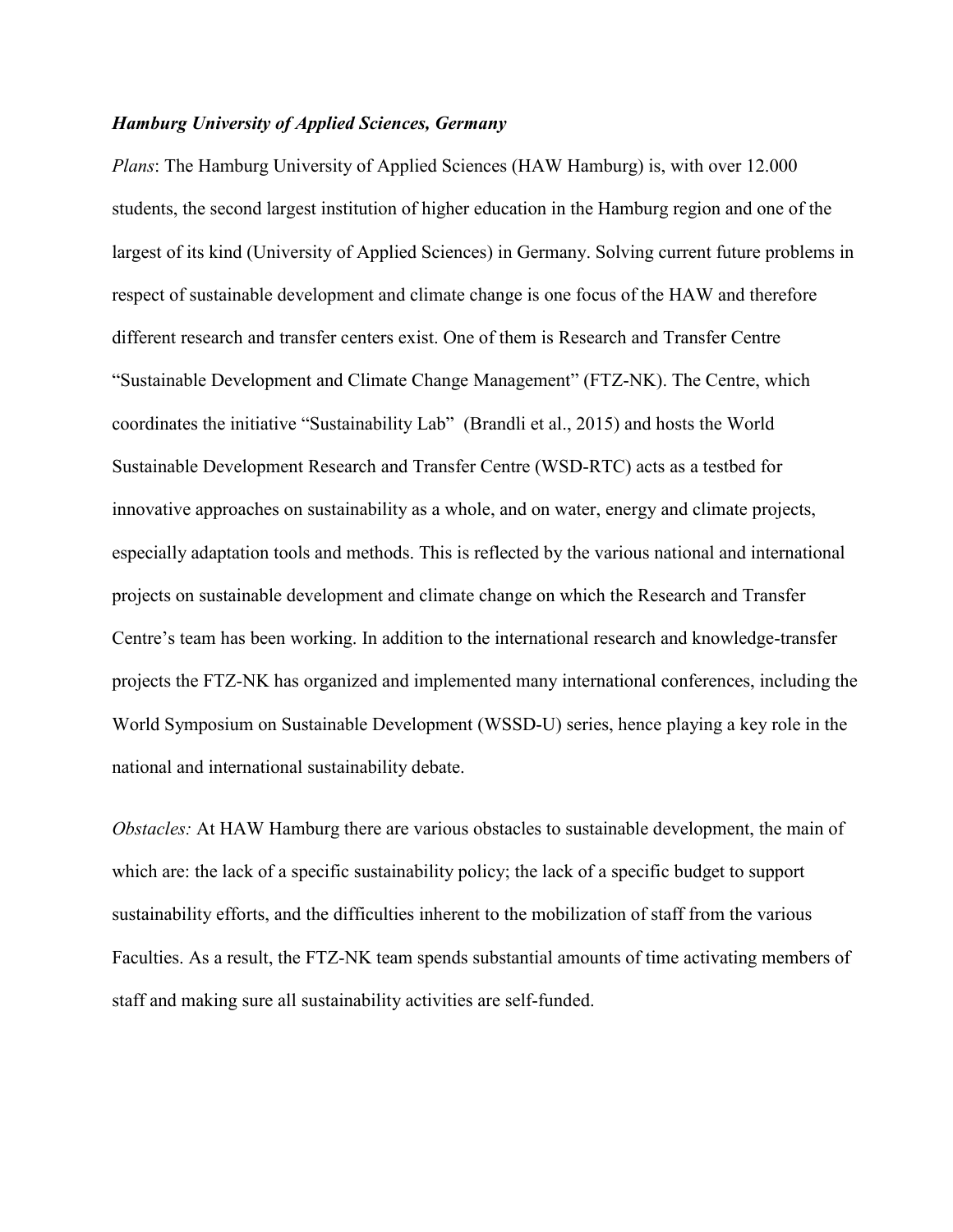## **Lessons Learned**

The case studies provide a series of lessons that can assist in improving ESD efforts in Higher Education Institutions. The state of the art in the field is as follows:

- (1) many universities wish to pursue sustainable development, but their efforts are hindered by lack of institutional support and planning, and limited emphasis on approaches such as problem-based learning (Leal Filho and Davin 2015)
- (2) the universities which are engaged in the field, have to face many problems, varying from limited resources, to lack of trained staff (Leal Filho, Paco, Shiel, 2015) and integrated approaches to sustainability become difficult to implement
- (3) the many opportunities offered my mainstream developments such as the UN Declaration "The World we Want" (Leal Filho, Manolas, Pace 2015) or the UN Sustainable Development Goals are not being put to full use.

The lessons gathered from the paper can be categorized as goals, in order to assist in planning and a list of obstacles that can serve as cautions for other institutions of HE.

*Plans:* Key to making planning for and implementing sustainability in HEI is the acquisition of viable plans, sufficient funding to make those plans a reality, and a core group of influential people capable of implementing those plans. Faculty, staff, administrators, and personnel responsible for maintenance and upkeep of grounds and buildings need to be actively seeking new solutions for sustainability and they must be responsible for putting policies in place that will direct activities in purchasing, energy consumption, waste reduction, etc. These policies need to be comprehensive so that when key personnel leave an institution their replacements will be sought for their ability to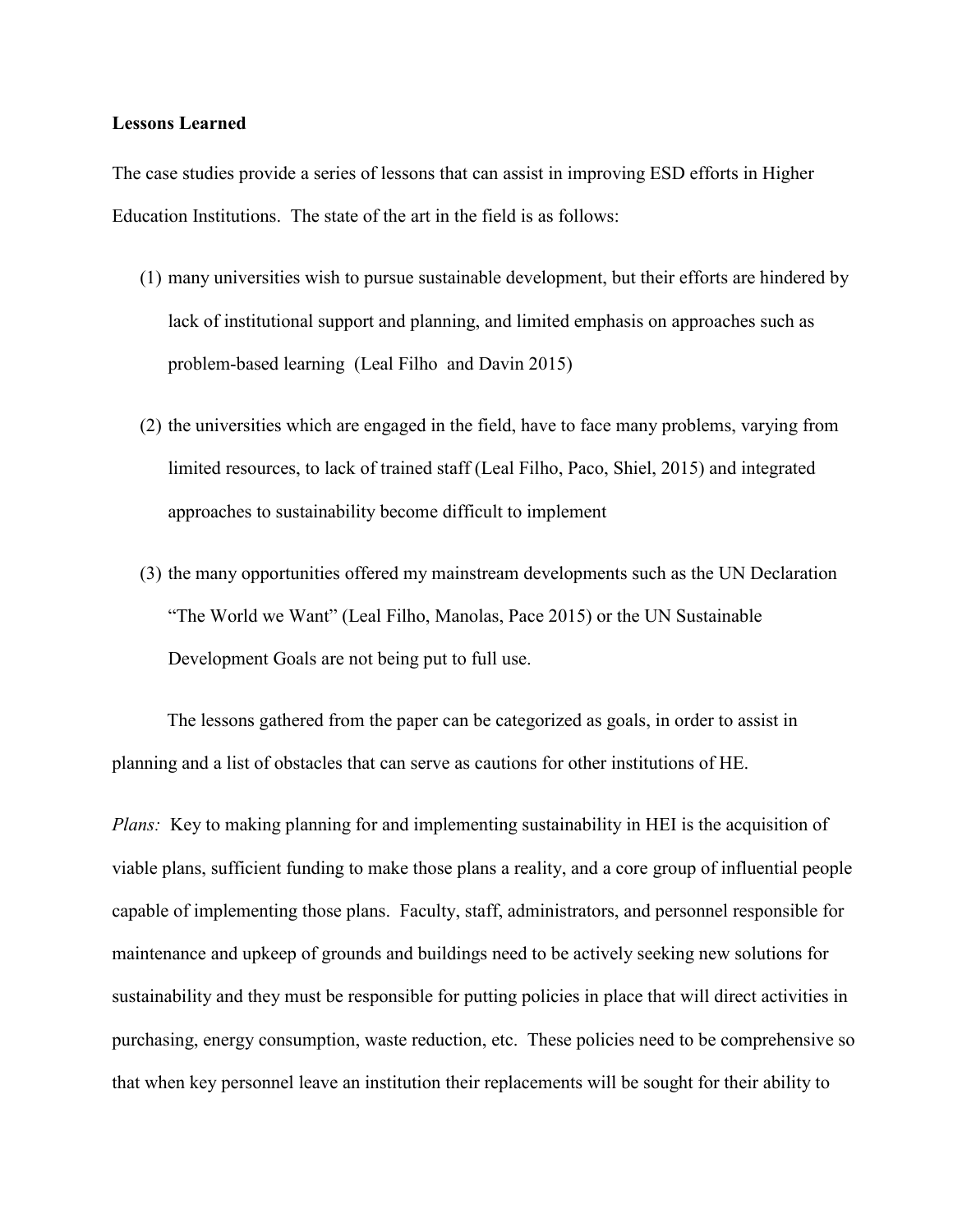carry out these policies.

*Obstacles:* At the macro level an important obstacle is connected to a lack of government policy to encourage SD investments and also recognize the results achieved by the universities that do it. At this point, it is important to have a vision of "Education as a Credence Good", recognizing the institutions efforts in sustainability. This could be achieved through rankings such as People  $\&$ Planet University League: every UK university that receives public authority funding and is legally registered as a 'Higher Education Institution' is assessed and ranked. (People & Planet, 2016). There are several comparable rating agencies in the United States and Europe (e.g. STARS, 2015; Sierra Club, 2016; Princeton Review, 2016; Times Higher Education, 2016; UI Green Metric, 2015). Thus, in higher education, the sustainability efforts should have a strong influence on overall institutional reputation, having a considerable impact on the brand value of the undergraduate education. Another important obstacle is the lack of collaboration between universities and national, corporate, and international networks.

Naturally, a key obstacle includes the difficulty of generating reliable upfront capital investment to implement expensive policies and to have continued support of government and administrations even during times of financial uncertainty. In addition, there needs to be a careful assessment of implemented plans to determine both their effectiveness and the satisfaction of endusers. Assessment can be costly and time consuming. Finally, a significant obstacle to the successful implementation of plans in sustainability lies in the area of human resources. Often, the personnel that must promote, implement, and assess plans for sustainability have numerous other responsibilities and their ability to dedicate sufficient time and energy to sustainability projects and policies can be quite taxing.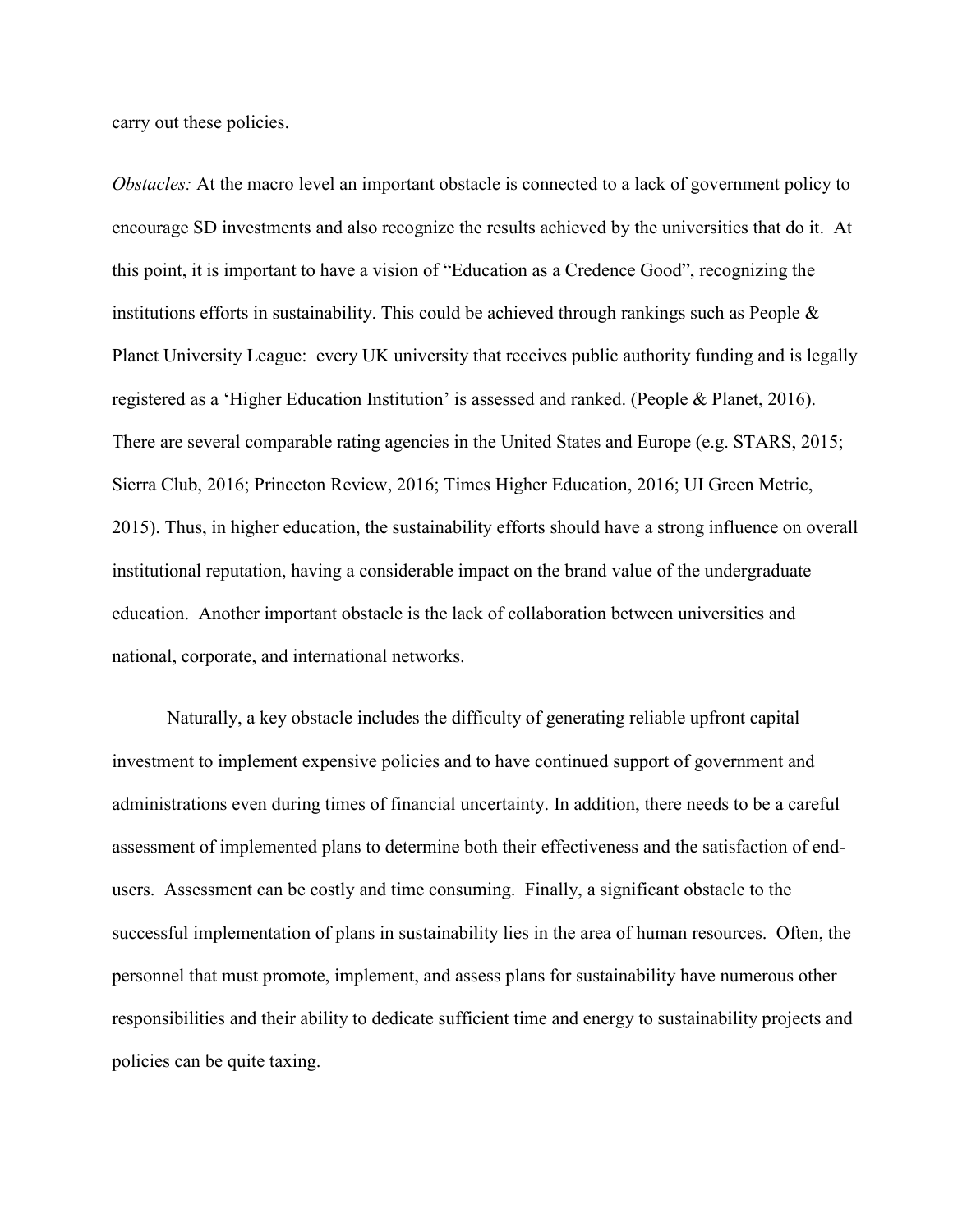## **Conclusions**

As this paper has tried to demonstrate, planning can be a very useful tool in supporting attempts by institutions of higher education to realize their ambitions to not only integrate the three components of sustainable development in their operations, but to also ensure the principles of sustainability are realized and put into practice. The case studies show three main elements, which are fed into this section:

- (1) lack of planning remains a major barrier to be addressed and it can be regarded as a preconditions for universities to successfully implement long term sustainability initiatives;
- (2) the integration of the three main components of sustainable development economic development, social development and environmental protection- in a higher education context need to be holistic and comprehensive (i.e. not limited to a few subjects) so that they become more resilient to both staff and institutional changes. The transformative learning deriving from it will help towards such an integration (Iyer-Raniga, and Andamon 2016);
- (3) lack of financial support to sustainability initiatives means that they mostly depend on a few key and committed staff, which in turn puts into question about how durable they may be. Studies have shown that investments in this area are worthy, since a sound financial basis catalyzes the development of more solid skills (World Bank 2012).

As the world now moves towards addressing the challenges posed by Sustainable Development Goals, in the context of which matters such as poverty eradication and changes of unsustainable patterns of production and consumption (among many others) are being pursued, planning may prove a strong ally in offering an environment supportive of internal, but also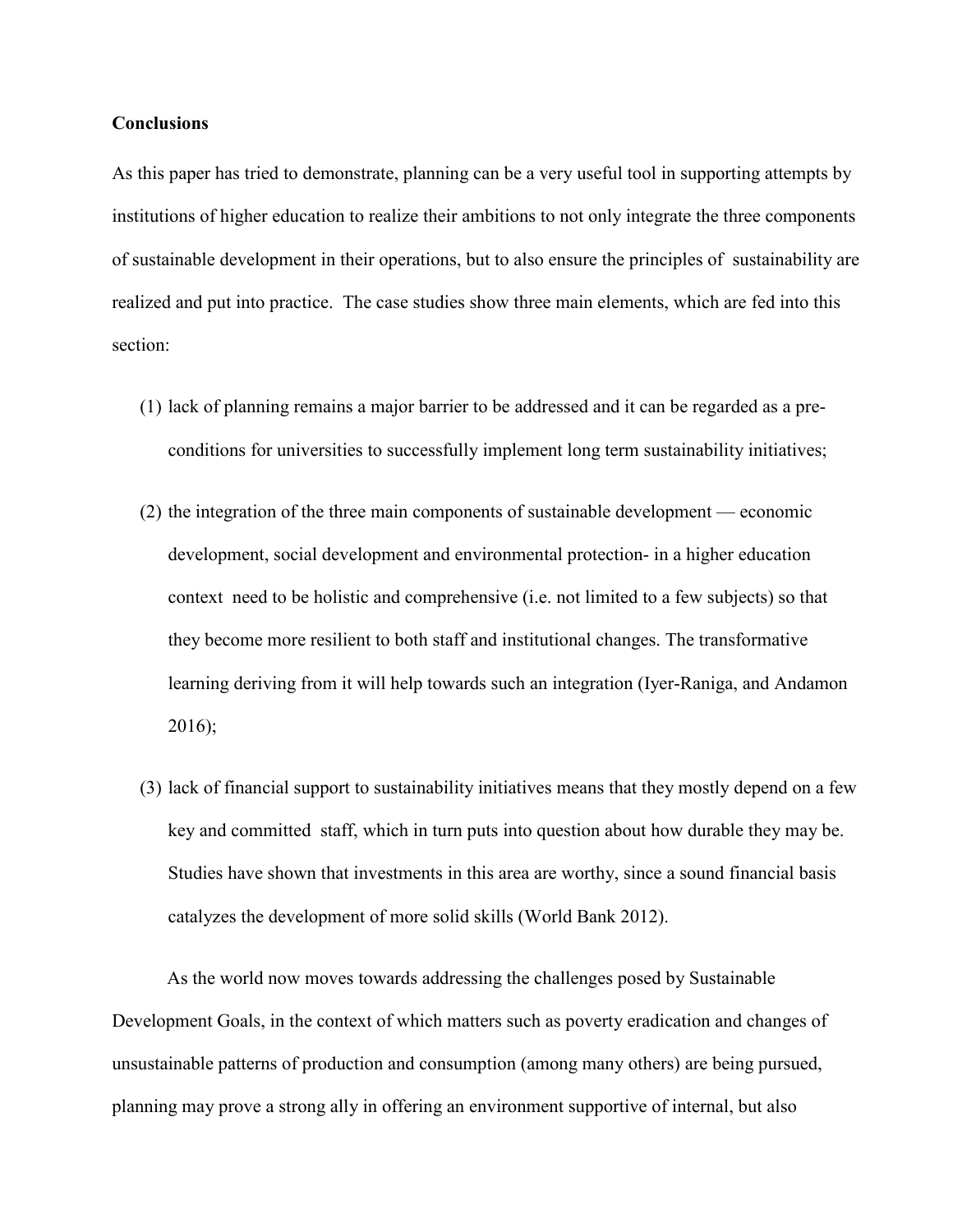national and international cooperation, particularly in the areas of research and teaching. The work by HAW Hamburg, with the creation of the World Sustainable Development Research and Transfer Centre is in this context a timely one, since there are to date no institutional settings at university level, which may help higher education institutions to address the UN Sustainable Development Goals.

This paper and the case studies it entails has shown that there is a need to build on current thinking related to sustainable development, and to expand it so as to ensure that the obstacles experienced today, may be overcome. Much speaks for this line of thinking. The development of sustainability plans -especially when combined with local and community development- can also act as an enabler to capacity -building, with a special attention to relevant matters of local and global interest, as appropriate.

## **References**

- Akubuilo F, Okorie EU. 2013. Sustainability of Tertiary Education through Quality Assurance and Development in Nigeria. Journal of Education and Practice, 4(15): 140-144.
- Baer L, Duin A, Ramaley J. 2008. Smart Change. Planning for Higher Education, 36(2), 5-16. Boulton K, Pallant E, Wilson C, Choate B, Carbone I (In press). How Allegheny College convinces

students to save electricity. International Journal of Sustainability in Higher Education.

- Brandli L, Leal Filho WR, Frandoloso MAL, Korf EP, Daris D. 2015. The Environmental Sustainability of Brazilian Universities: Barriers and Pre-conditions. In Leal Filho, W. et al. (Eds.), Integrating Sustainability Thinking in Science and Engineering Curricula (pp. 63- 74). Berlin: Springer.
- Catalão V, Layrargues P, Zaneti I (org). Universidade para o Seculo XXI. Educação Ambiental na Universidade de Brasilia. Brasília:Cidade Gráfica e Editora, 340p.
- Dave M, Gou Z, Prasad D, Li F.2014. Greening Universities Toolkit V2.0. Transforming Universities into green and sustainable campuses: A toolkit for implementers. n.p.: UNEP. Retrieved from https://www.researchgate.net/publication/280006863 Greening Universities Toolkit V20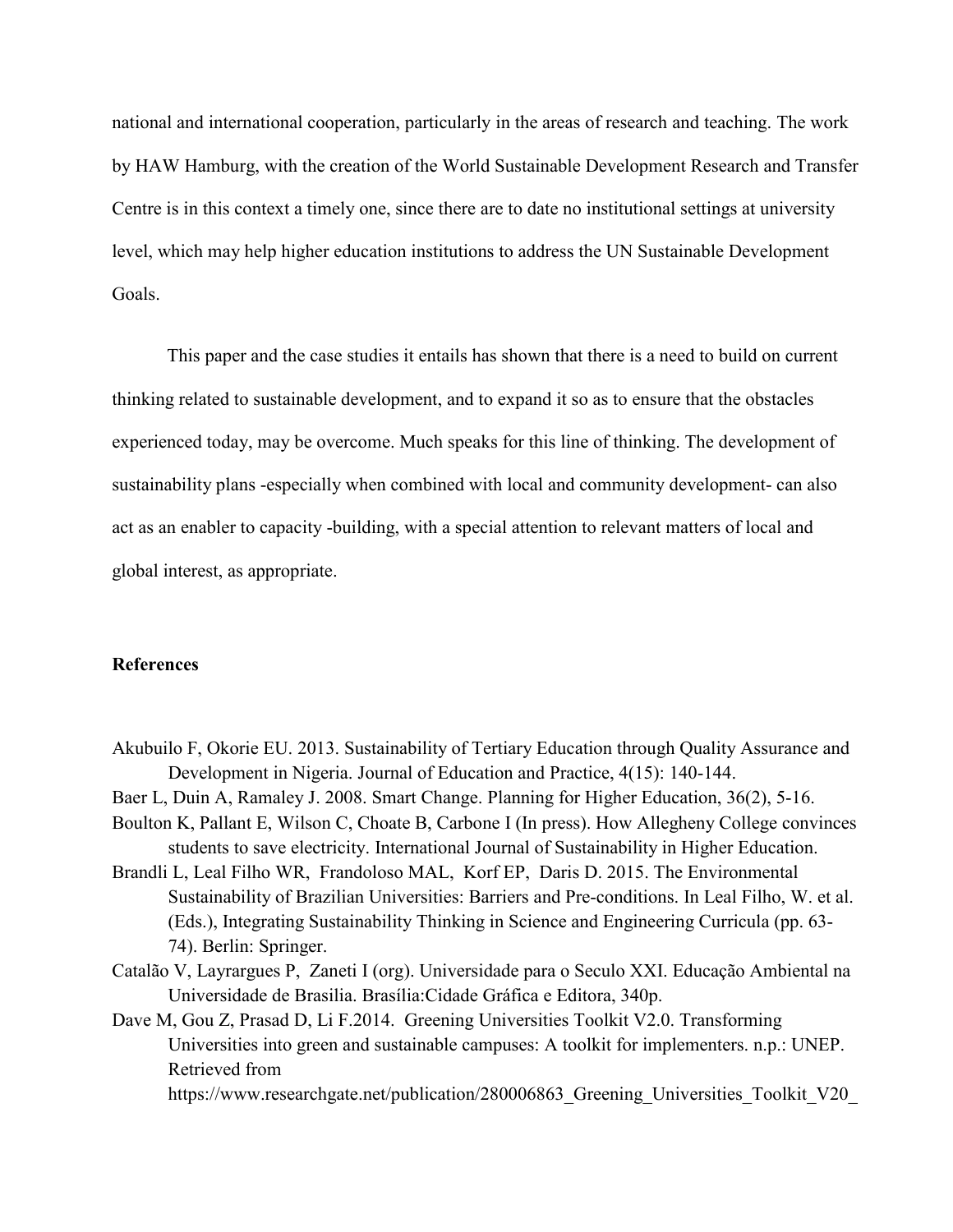Transforming Universities into Green and Sustainable Campuses A Toolkit for Imple menters Advance Copy

- Eatmon T, Pallant E, Laurence S. 2015. Food production as an integrating context for campus sustainability. In Implementing Campus Greening Initiatives (pp 325-336). New York: Springer.
- Hinton KE. 2012. A Practical Guide to Strategic Planning in Higher Education Society for College and University Planning. Ann Arbor: Society for College and University Planning.
- Hollowell D, Middaugh M, Sibolski E. 2006. Integrating Higher Education Planning and Assessment: A Practical Guide. Ann Arbor: The Society for College and University Planning.
- International Union for Conservation of Nature and Natural Resources (IUCN). 1980. Living resource conservation for sustainable development. Gland: IUCN.
- Iyer-Raniga U, Andamon M. 2016. Transformative learning: Innovating sustainability education in built environment. International Journal of Sustainability in Higher Education. 17: 105-122.
- Leal Filho W, Davin P. (Eds) 2015. Challenges in Higher Education for Sustainability*.* Springer, Berlin.
- Leal Filho W, Manolas E, Pace P. 2015. The future we want. International Journal of Sustainability in Higher Education 16 (1): 112 – 129.
- Leal Filho, W, Paco A, Shiel C. 2015. Integrative approaches to environmental sustainability at universities: an overview of challenges and priorities. Journal of Integrative Environmental Sciences, 12 (1):1-14. DOI: 10.1080/1943815X.2014.988273
- Lozano R, Lukmanb R, Lozanoc RFJ, Huisingh D, Lambrechts W. 2011. Declarations for sustainability in higher education: becoming better leaders, through addressing the university system. Journal of Cleaner Production, xxx, 1-10.
- Merad M, Dechy N, Serir L, Grabisch M, Marcel F. 2013. Using a multi-criteria decision aid methodology to implement sustainable development principles within an organization. European Journal of Operational Research, 224(3): 603–613.
- Mutangadura BG. 2015. Sustainable development in Southern Africa: Progress in addressing the challenges. Journal of sustainable development in Africa, 1: 56–69.
- Pallant E, Boulton K, McInally D. 2012[.](https://drive.google.com/file/d/0B6teMK7I8v5hQW9lS3g4UGYzTk0/view?usp=sharing) [Greening the Campus: The Economic Advantages of](https://drive.google.com/file/d/0B6teMK7I8v5hQW9lS3g4UGYzTk0/view?usp=sharing)  [Research and Dialogue.](https://drive.google.com/file/d/0B6teMK7I8v5hQW9lS3g4UGYzTk0/view?usp=sharing) In W.F. Leal (Ed.), Sustainable Development at Universities: New Horizons (pp. 373-382). Frankfurt: Peter Lang Scientific Publishers.
- People & Planet. 2016. How sustainable is your university? [online] Retrieved from <https://peopleandplanet.org/university-league> [Accessed 11 Apr. 2016].
- Princeton Review 2016. *Guide to 361 Green Colleges, 2016.* [online] Retrieved from <https://www.princetonreview.com/college-rankings/green-guide> [Accessed 28 Dec. 2016].
- PTDF 2016. *PTDF.* [online] Retrieved from [http://www.ptdf.gov.ng](http://www.ptdf.gov.ng/) [Accessed 28 Dec. 2016].
- Sauvé L. 2005. Currents in environmental education: mapping a complex and evolving pedagogical field. Canadian Journal of Environmental Education, 10: 11-37.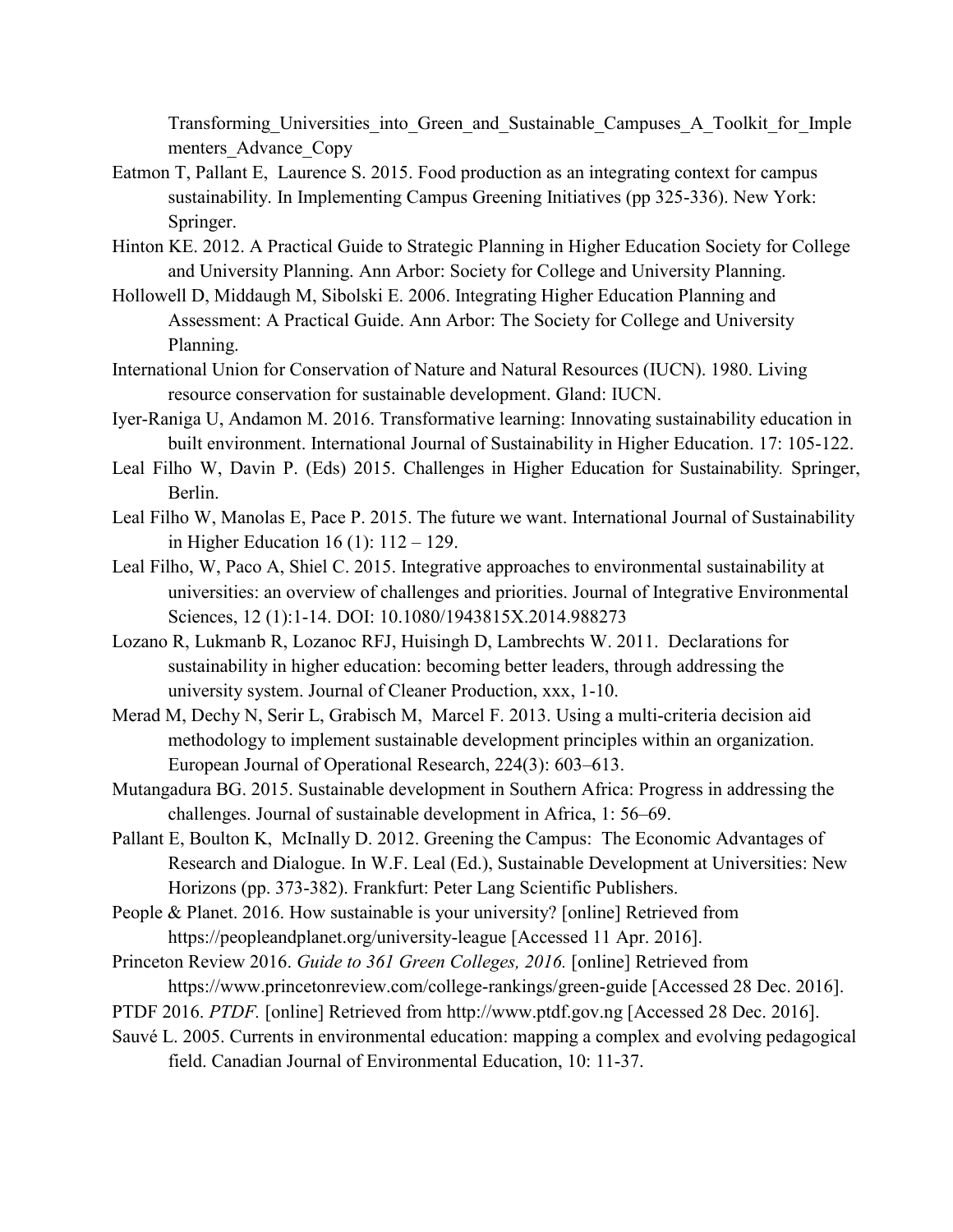- Shephard K. 2007. Higher education for sustainability: seeking affective learning outcomes. International Journal of Sustainability in Higher Education, 9: 87-98.
- Sierra Club 2016. 2016 Cool Schools Full Ranking. Sierra Magazine [online] Retrieved from <https://sierraclub.org/sierra/2016-5-september-october/cool-schools-2016/full-ranking> [Accessed 30 Dec. 2016].
- STARS 2015. *STARS Overview.* [online] Retrieved from [https://stars.aashe.org/pages/about/stars](https://stars.aashe.org/pages/about/stars-overview.html)[overview.html](https://stars.aashe.org/pages/about/stars-overview.html) [Accessed 28 Dec 2016].
- Sterling S. 2003. Whole systems thinking as a basis for paradigm change in education: explorations in the context of sustainability. Ph.D., University of Bath.
- TeTFund 2016. *Tertiary Education Trust Fund.* [online] Retrieved from [http://www.tetfund.gov.ng](http://www.tetfund.gov.ng/) [Accessed 29 Dec. 2016].
- Tilbury D, Keogh A, Leighton A, Kent J. 2005. A National Review of Environmental Education and its Contribution to Sustainability in Australia*.* Canberra: ARIES.
- Times Higher Education 2016. *World University Rankings.* [online] Retrieved from <https://www.timeshighereducation.com/world-university-rankings> [Accessed 29 Dec. 2016].
- UI Green Metric 2015. *Overall Ranking 2016*. [online] Retrieved from <http://greenmetric.ui.ac.id/overall-ranking-2016/> [Accessed 29 Dec. 2016].
- UNEP 1992. Rio Declaration on Environment and Development. [online] Rio de Janeiro: United Nations. Retrieved from http://www.unep.org/documents.multilingual/default.asp?documentid=78&articleid=1163
	- [Accessed 30 Dec. 2016].
- UNESCO 2002. United Nations Report on the World Summit for Sustainable Development Plan of Implementation. Retrieved from http://www.un.org/jsummit/html/documents/summit\_docs/2309\_planfinal.htm [Accessed 24 Jan. 2012].
- UNESCO 2006. Framework for the UNDESD International Implementation Scheme. Retrieved from http://unesdoc.unesco.org/images/0014/001486/148650E.pdf. [Accessed 23 Nov. 2012].
- UNESCO 2009. UN decade of education for sustainable development. Retrieved from http://cms01.unesco.org/en/esd/decade-of-esd/ [Accessed 6 Apr. 2009].
- UNESCO 2014a. From the Decade of ESD to the Global Action Programme. [Retrieved from](http://www.unescobkk.org/education/esd/about-esd/)  <http://www.unescobkk.org/education/esd/about-esd/> [Accessed 2 Feb. 2016].
- UNESCO 2014b. Roadmap for Implementing the Global Action Programme on Education for Sustainable Development. Paris: UNESCO.
- UNESCO 2014c. U.N. decade of education for sustainable development: 2005-2014. Retrieved from http://unesdoc.unesco.org/images/0014/001416/141629e.pdf [Accessed 9 Jan 2017].
- WCED see World Commission on Environment and Development
- World Bank 2012. Putting Higher Education to Work: Skills and Research for Growth in East Asia (The World Bank East Asia and Pacific Regional Report). Washington, D.C.: The International Bank for Reconstruction and Development / The World Bank.